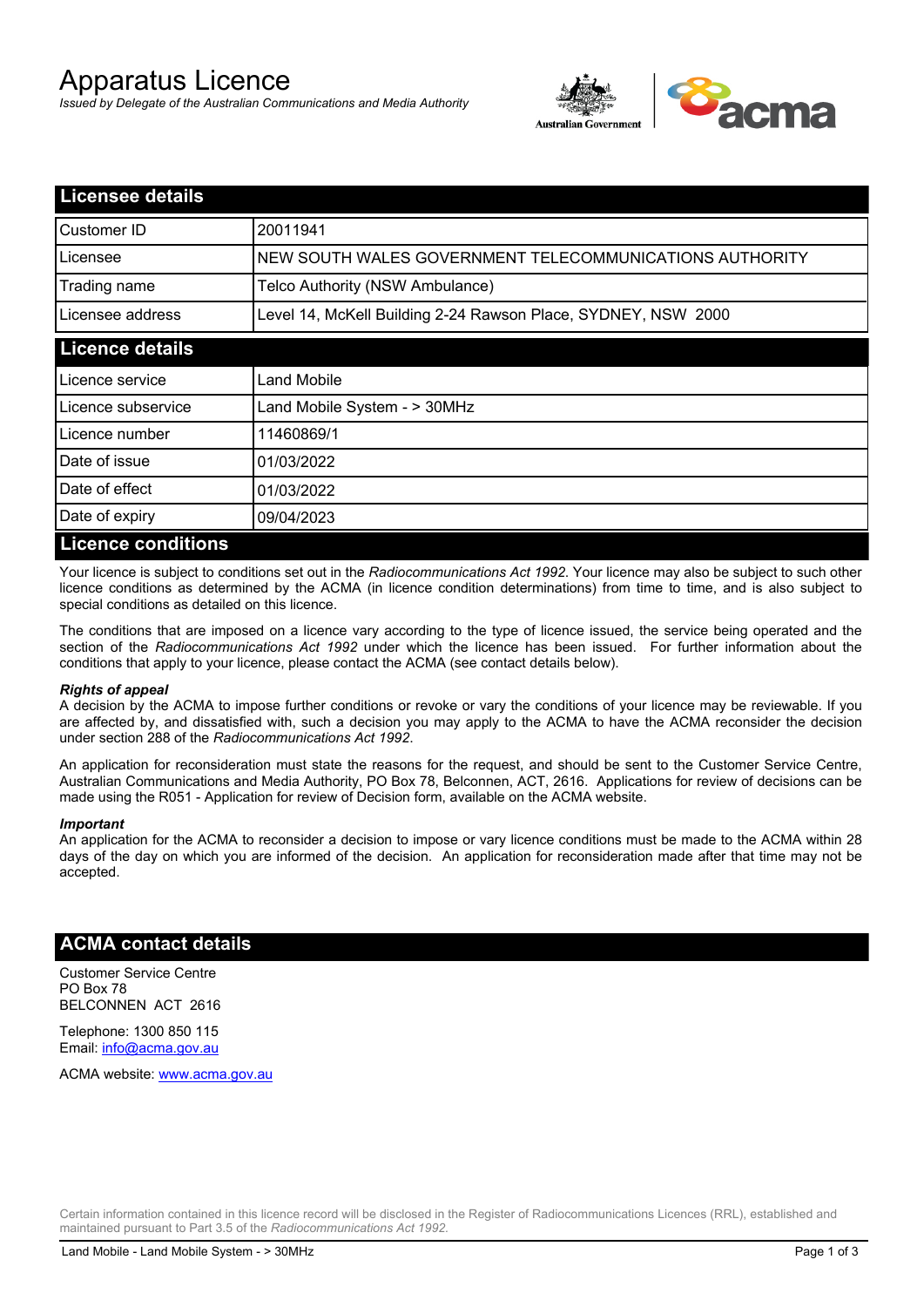### **Advisory Notes applying to licence no.: 11460869/1**

Conditions applicable to the operation of Land Mobile System station(s) authorised under this licence can be found in the Radiocommunications Licence Conditions (Apparatus Licence) Determination and the Radiocommunications Licence Conditions (Land Mobile Licence) Determination. Copies of these determinations are available from the ACMA and from the ACMA home page (www.acma.gov.au).